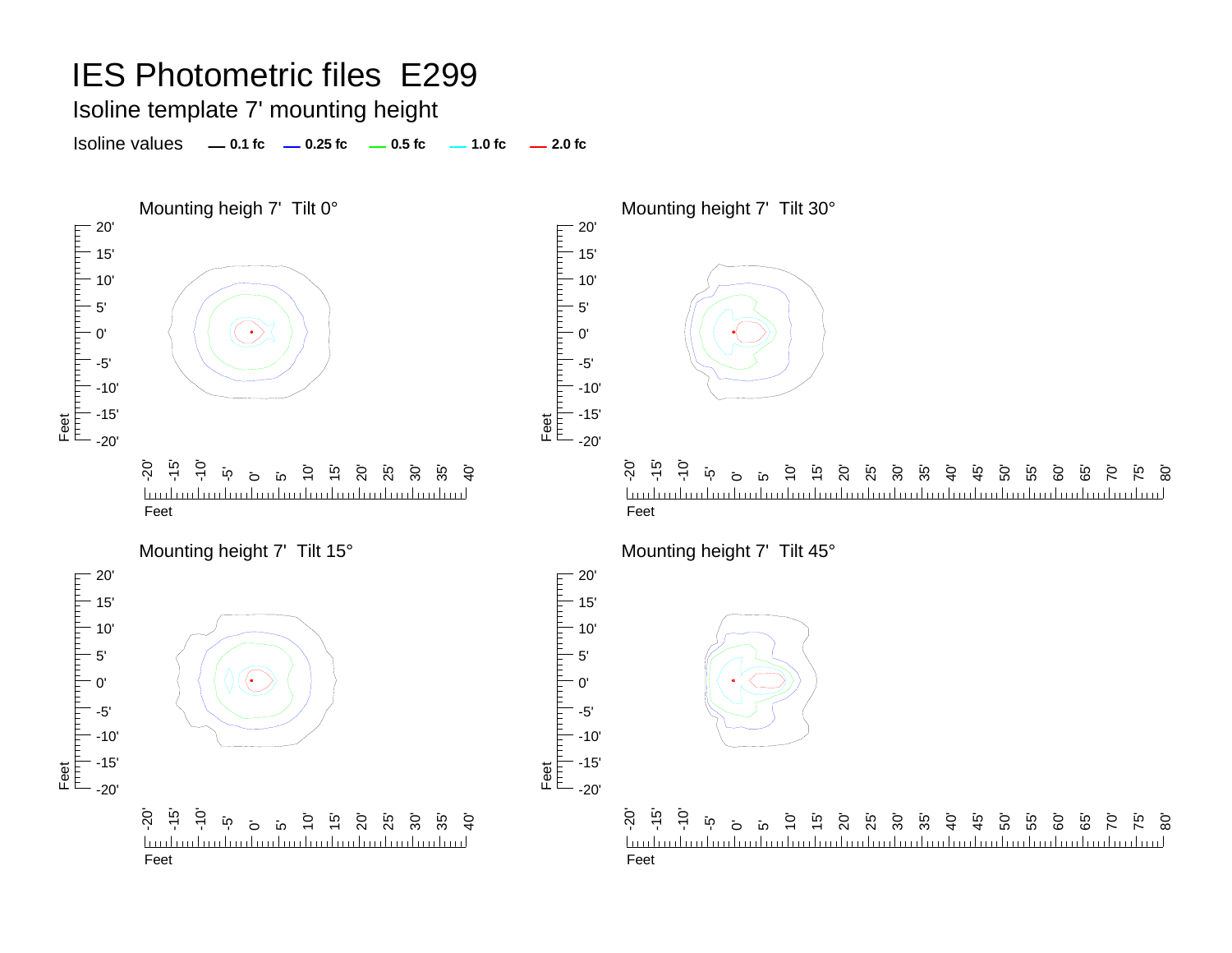Isoline template 9' mounting height

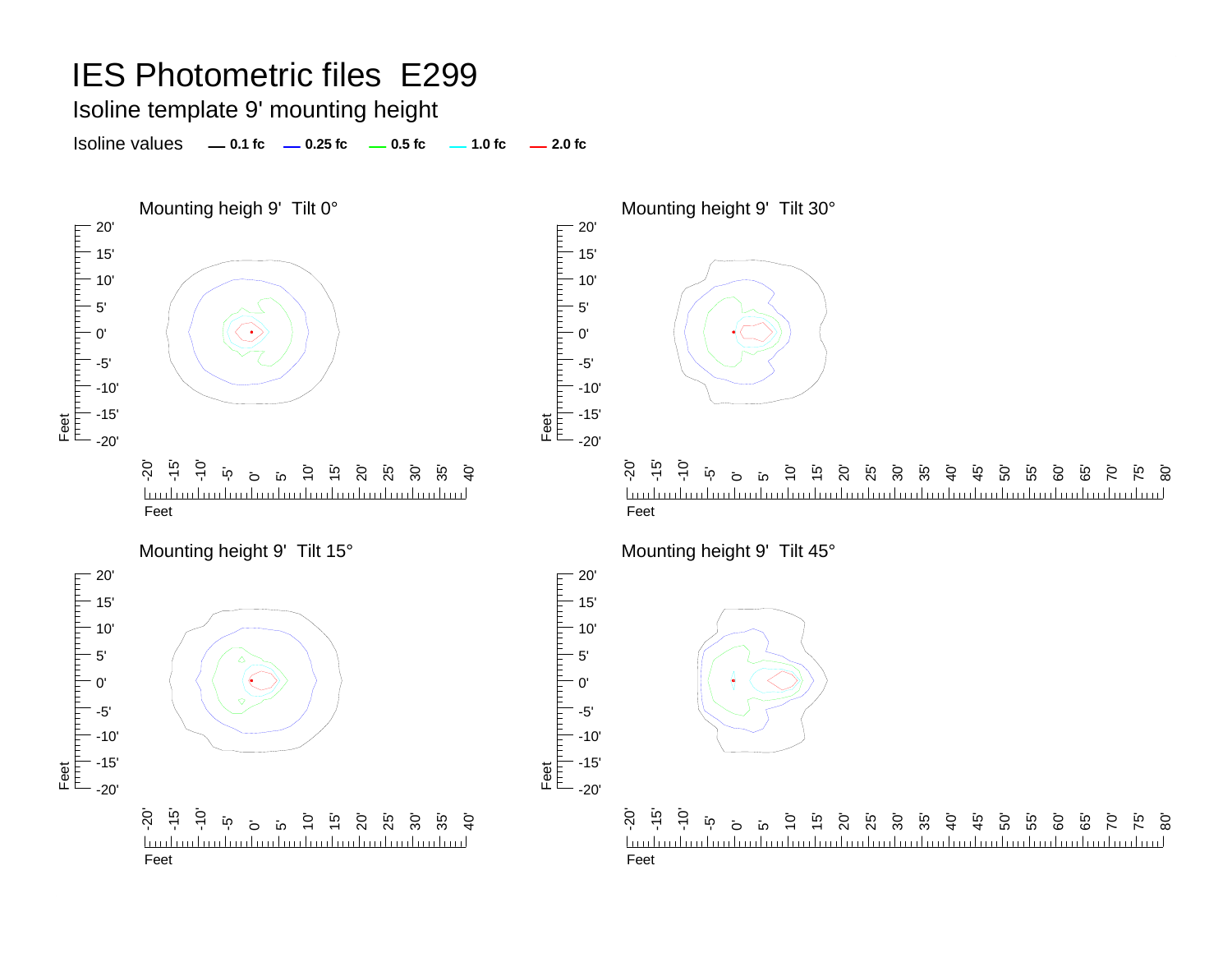Isoline template11' mounting height

Isoline values **0.1 fc 0.25 fc 0.5 fc 2.0 fc 1.0 fc**



60' 65' 70' 75' 80'

60' ة<br>6  $\overline{C}$ 75' 80'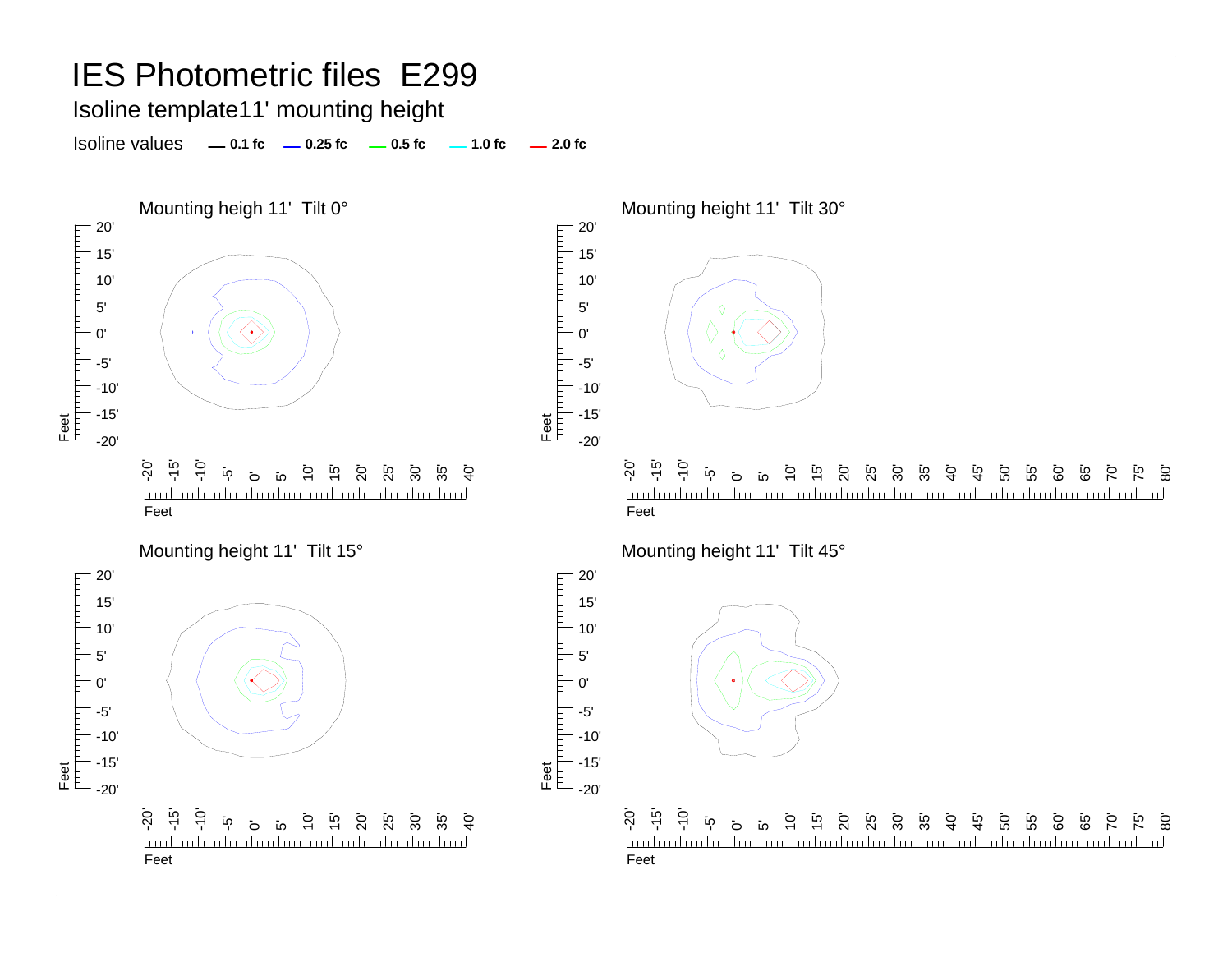#### Isoline template15' mounting height

Isoline values **0.1 fc 0.25 fc 0.5 fc 2.0 fc 1.0 fc**



20' 15' 10' 5' 0' -5'-10' -15'  $-20'$ 

> 20' 15' 10' 5' 0'

гранита

-5'



-20' -15' -10' 10' 15' 55'  $\overline{10}$  $\circ$ ន<br>ន ន ន ន 40' 45' 50' 60' 65' 80' ້ **ທ** 70' 75' հովստեւ Feet

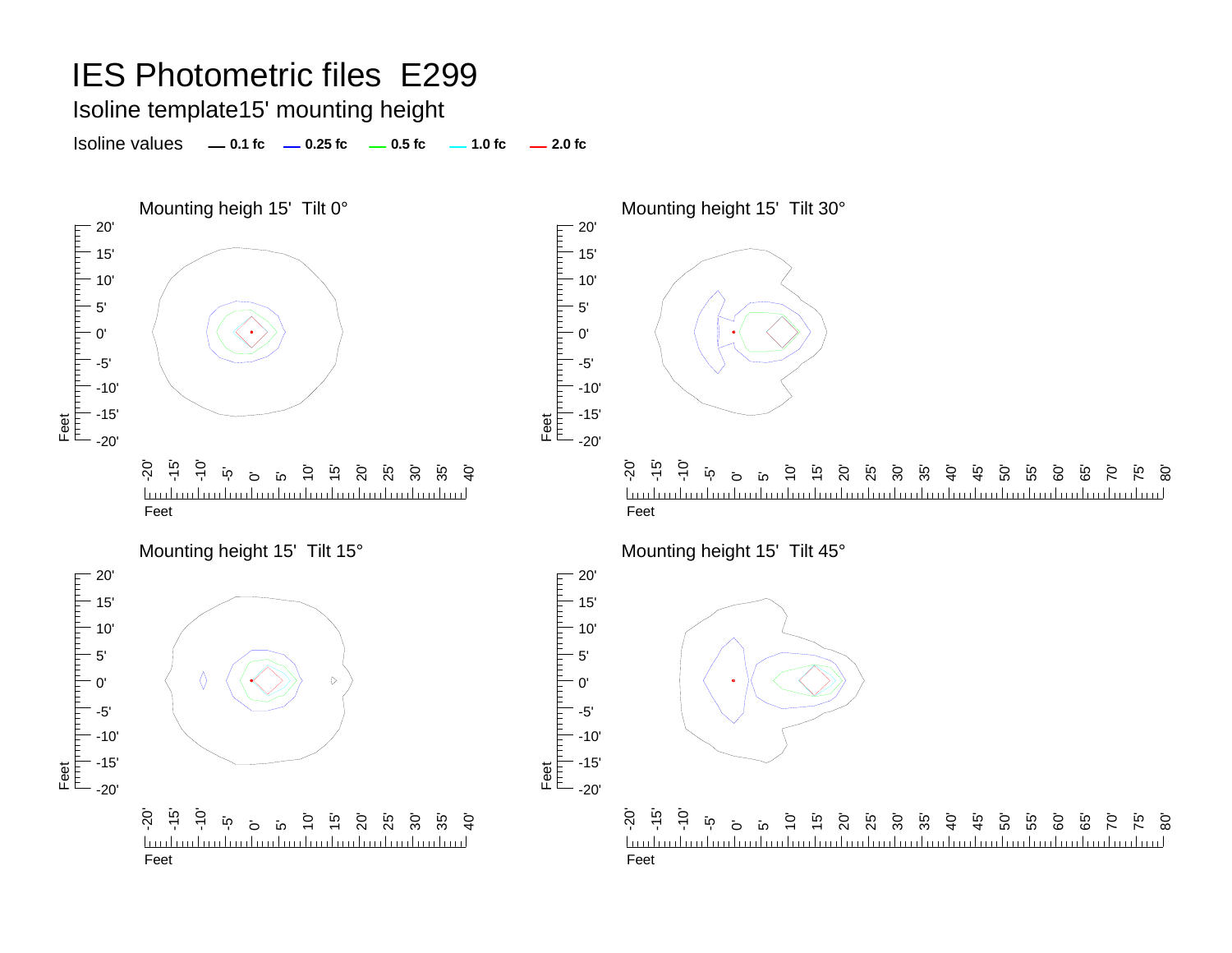#### Isoline template 20' mounting height

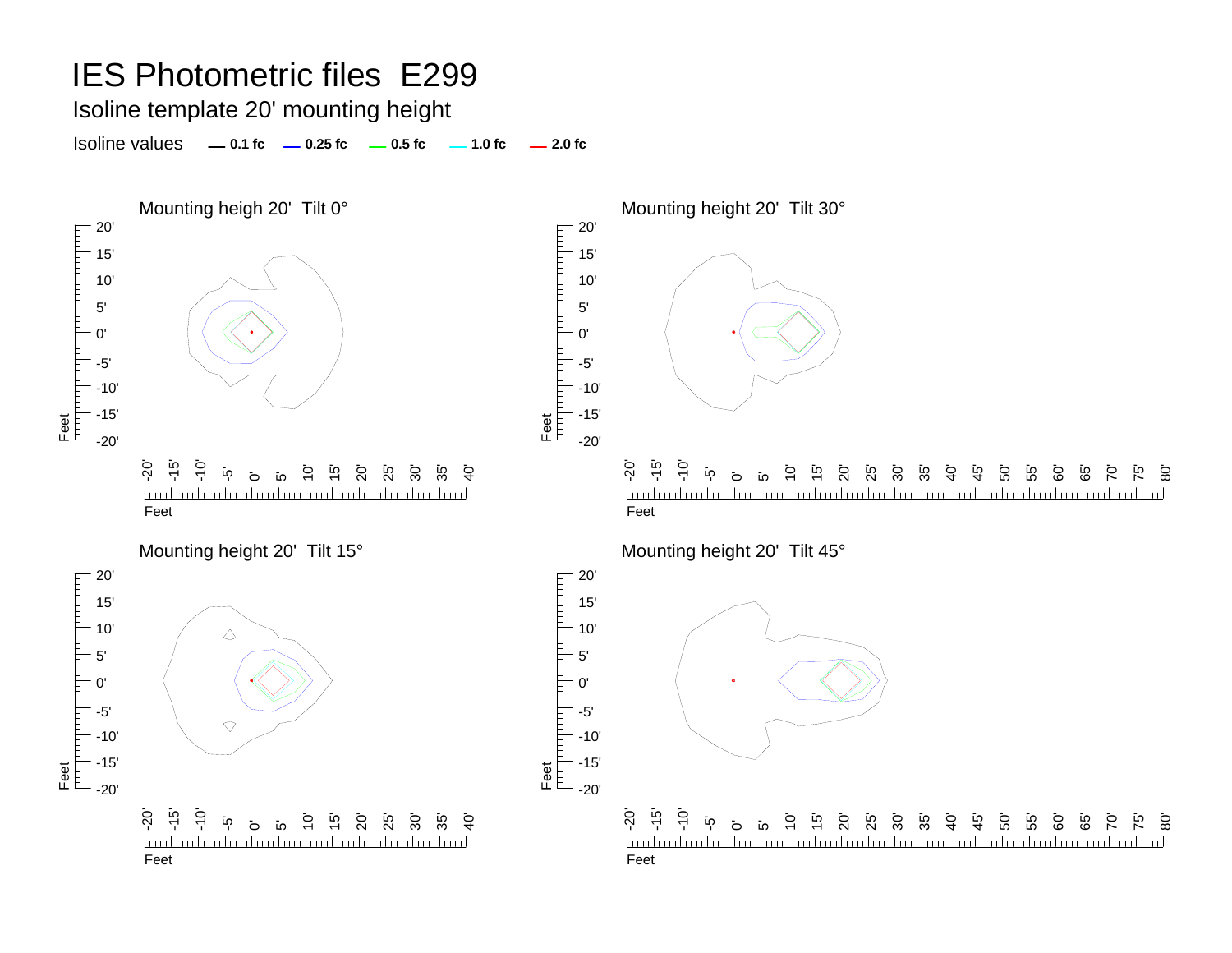### Isoline template 25' mounting height